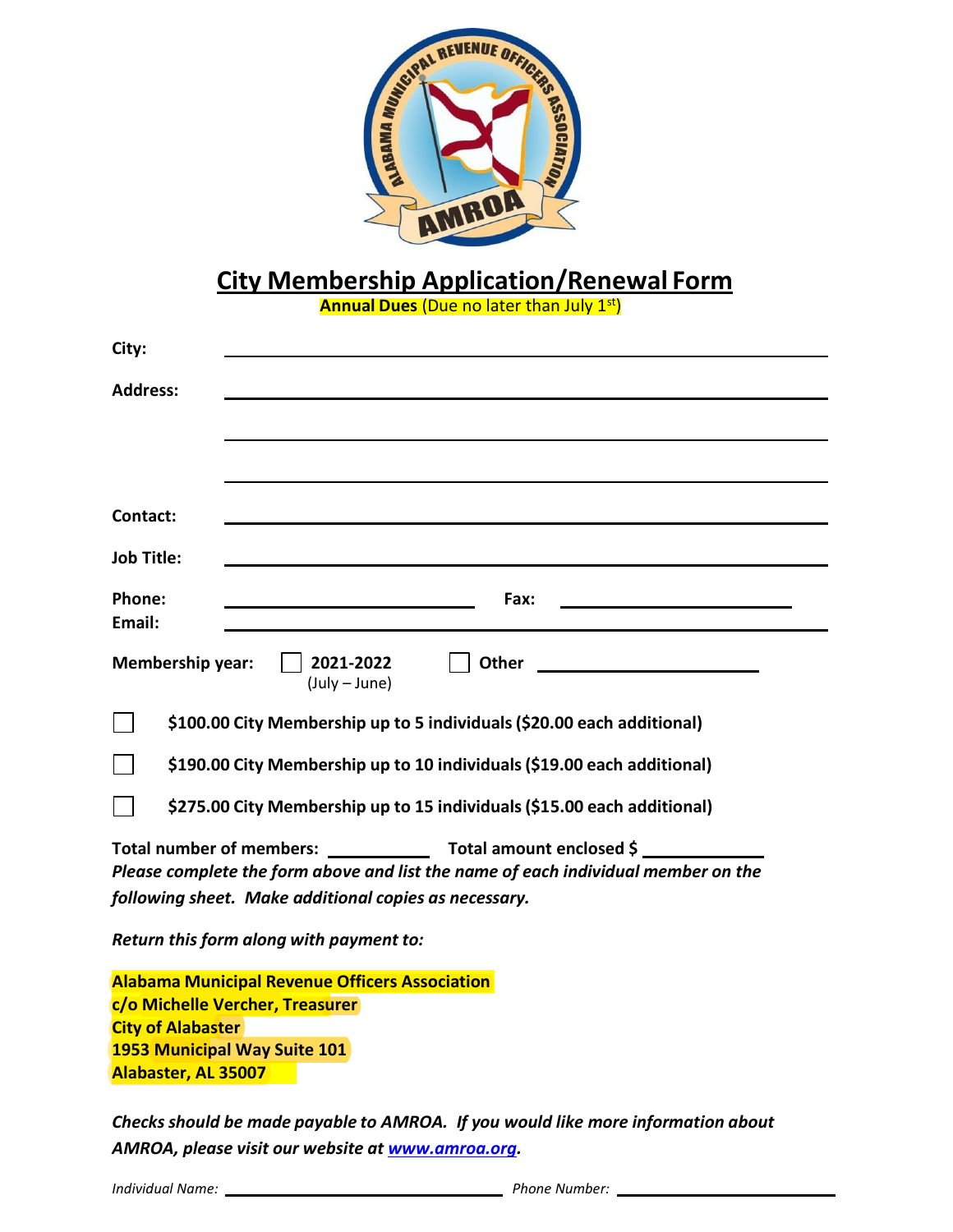#### 2020 -2021 Membership Year

| CMRO with all CE hours up to date:                                                                   | Yes | No     |                                                                                                                                                                                                                                     |  |
|------------------------------------------------------------------------------------------------------|-----|--------|-------------------------------------------------------------------------------------------------------------------------------------------------------------------------------------------------------------------------------------|--|
| CRE with all CE hours up to date:                                                                    | Yes | No     |                                                                                                                                                                                                                                     |  |
|                                                                                                      |     |        |                                                                                                                                                                                                                                     |  |
| Job Title: The State of The State of The State of The State of The State of The State of The State o |     |        | Email: Annual Communication of the Communication of the Communication of the Communication of the Communication                                                                                                                     |  |
| CMRO with all CE hours up to date:                                                                   | Yes | No     |                                                                                                                                                                                                                                     |  |
| CRE with all CE hours up to date:                                                                    | Yes | No.    |                                                                                                                                                                                                                                     |  |
|                                                                                                      |     |        | Phone Number: <u>___________________________</u>                                                                                                                                                                                    |  |
|                                                                                                      |     |        | <b>Email:</b> Email: All and the second second second second second second second second second second second second second second second second second second second second second second second second second second second secon |  |
| CMRO with all CE hours up to date:                                                                   | Yes | No     |                                                                                                                                                                                                                                     |  |
| CRE with all CE hours up to date:                                                                    | Yes | No     |                                                                                                                                                                                                                                     |  |
|                                                                                                      |     |        | __ Phone Number: __________________                                                                                                                                                                                                 |  |
|                                                                                                      |     |        |                                                                                                                                                                                                                                     |  |
| CMRO with all CE hours up to date:                                                                   | Yes | No     |                                                                                                                                                                                                                                     |  |
| CRE with all CE hours up to date:                                                                    | Yes | No     |                                                                                                                                                                                                                                     |  |
|                                                                                                      |     |        |                                                                                                                                                                                                                                     |  |
| Job Title: The State of The State of The State of The State of The State of The State of The State o |     |        |                                                                                                                                                                                                                                     |  |
| CMRO with all CE hours up to date:                                                                   | Yes | No     |                                                                                                                                                                                                                                     |  |
| CRE with all CE hours up to date:                                                                    | Yes | No     |                                                                                                                                                                                                                                     |  |
|                                                                                                      |     |        |                                                                                                                                                                                                                                     |  |
|                                                                                                      |     |        |                                                                                                                                                                                                                                     |  |
| CMRO with all CE hours up to date:                                                                   | Yes | No     |                                                                                                                                                                                                                                     |  |
| CRE with all CE hours up to date:                                                                    | Yes | No     |                                                                                                                                                                                                                                     |  |
|                                                                                                      |     |        |                                                                                                                                                                                                                                     |  |
| Job Title: <u>www.community.com</u>                                                                  |     |        |                                                                                                                                                                                                                                     |  |
| CMRO with all CE hours up to date:                                                                   | Yes | ∏No    |                                                                                                                                                                                                                                     |  |
| CRE with all CE hours up to date:                                                                    | Yes | No     |                                                                                                                                                                                                                                     |  |
| Individual Name: _________                                                                           |     |        |                                                                                                                                                                                                                                     |  |
| Job Title: __________________                                                                        |     | Email: |                                                                                                                                                                                                                                     |  |
| CMRO with all CE hours up to date:                                                                   | Yes | No     |                                                                                                                                                                                                                                     |  |
| CRE with all CE hours up to date:                                                                    | Yes | No     |                                                                                                                                                                                                                                     |  |